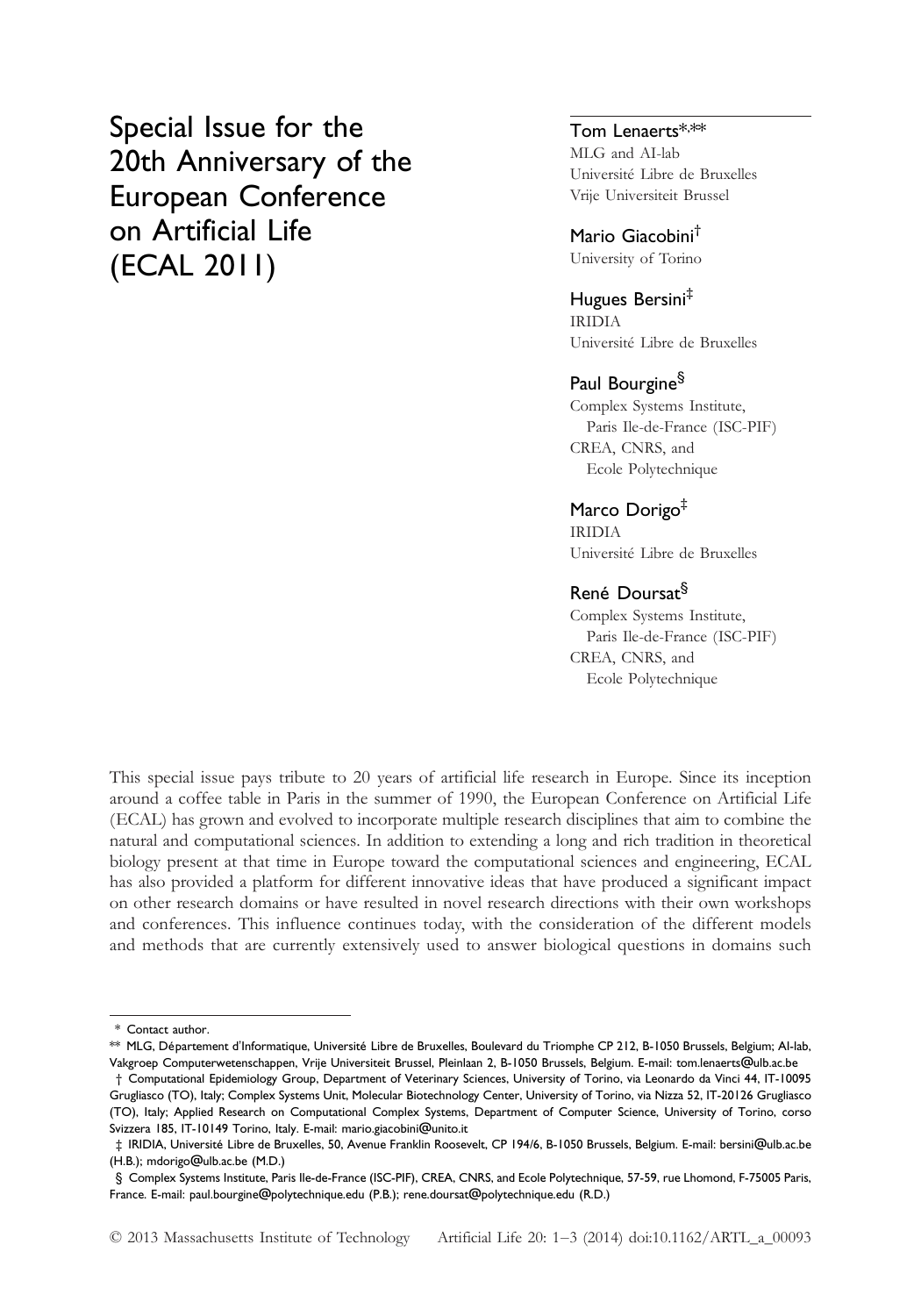as computational and systems biology. This evolution will benefit the field and will ensure that our models continue to push the envelope as they have been doing for the last two decades.

Together with the reviewers and conference chairs of ECAL 2011 in Paris, we selected a small number of especially interesting contributions among the conference's 128 accepted submissions. Their authors were asked to extend their manuscripts for a wider audience and to provide more details than what was allowed by the conference format. The reader can find below a brief description of these articles, which range from artificial chemistry to evolutionary robotics and computational biology. We hope that this selection will provide an incentive for researchers from related fields to pay closer attention to the innovations created within the artificial life community and to motivate researchers already interested in this field to make further advances in the realism and influence of their models. In the following we summarize the topics discussed in this special issue.

Xabier Barandiaran and Matthew Egbert study how norms become established from an organismcentered perspective. They give an in-depth analysis and evaluation of a minimal model capable of establishing norms dynamically. The model clearly opens a novel road toward answering questions associated to the notion of *minimal agency*, which is essential to a wide variety of artificial life models.

The work of Navneet Bhalla, Peter Bentley, Peter Vize, and Christian Jacob focuses on the use of staging in the context of *physical self-assembling systems* made of magnetic shapes. They investigate whether replacing a full mix with gradual addition of morphological information manages to produce more stable constructs for systems composed of elements with heterogeneous properties. They show that this staging methodology can solve complex self-assembly problems by reducing the possibilities of errors in the shape-matching process.

Tom Froese, Nathaniel Virgo, and Takashi Ikegami argue in the third article that time scales should play a central role in all models aiming to answer questions linked to the origin of life. Using a reaction-diffusion model, they assert that adaptive behavior realized at intermediate time scales by spatiotemporally localized self-producing systems may have been already present in the beginnings, and conclude with the feasibility of a *movement-first* approach to the origin of life.

In the fourth contribution, Heiko Hamann, Thomas Schmickl, and Karl Crailsheim investigate the relevance of statistical mechanics, and more specifically of the *fluctuation theorem*, to understanding the collective behavior of *simulated swarms*. They are able to show that an inverted fluctuation theorem is present in this type of systems, which they claim may be generally applicable to different self-organizing systems studied in artificial life.

Tsutomu Oohashi, Tadao Maekawa, Osamu Ueno, Norie Kawai, Emi Nishina, and Manabu Honda investigate a completely different question: Can organisms evolve to give up their immortality? Using an artificial-chemistry-based model called SIVA, they examine the evolution of programmed self-decomposition. Interestingly, they identify the conditions for mortal organisms emerging from immortal ones to outcompete them, which they associate with the emergence of an altruistic activity in terrestrial life.

As mentioned earlier, artificial life modeling has a prominent role to play in computational and systems biology. The manuscript of Joshua Payne, Jason Moore, and Andreas Wagner is an example of this cross-fertilization. The authors investigate the space of signal-integration functions, which are defined as functions that map regulatory signals to *gene expression states*. Their aim is to understand the relationship between the robustness and evolvability of gene expression states when genetic perturbations modify these functions. They show, among other things, that the majority of signalintegration functions are resistant to perturbation.

José Pereira, Porfírio Silva, Pedro Lima, and Alcherio Martinoli propose in their work a new framework to coordinate the actions of robot teams using concepts from the field of institutional economics. They first introduce the notion of executable Petri nets (EPNs), which can be run directly on a robot. These EPNs are then used to define institutions and individual robot behaviors, resulting in what they call an *institutional agent controller*. To validate this new approach, they design some swarmrelated experiments in which robots need to coordinate to remain connected over a wireless network, showing that their novel *institutional robotics* framework can perform as well as some of the other approaches that aim to design swarm behavior, while offering a higher potential for modular control design and consideration of social behavior in robot teams.